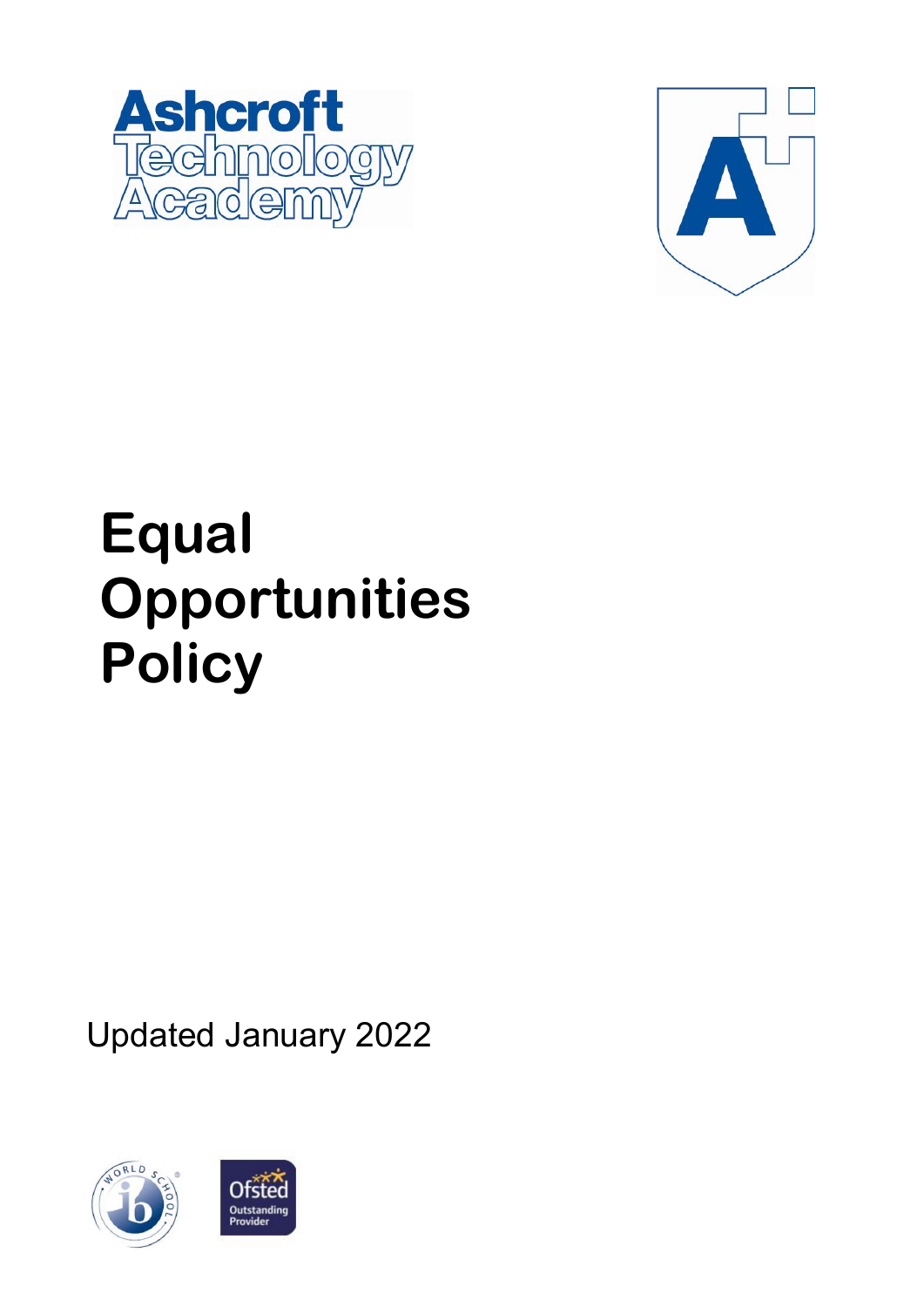# **Equal Opportunities Policy**

# **Rationale**

Enabling equality of opportunity is a statutory responsibility of Ashcroft Technology Academy (the Academy), as laid down in the 1996 Education Reform Act and Equality Act 2010. Prospect Education (Technology) Trust Ltd (the Trust) recognise that the Academy is made up of a broad range of people, from a wide variety of backgrounds, sexual orientation, cultures and faith groups. It is a diversity that enriches our lives and the educational process at the Academy. The Academy aims to provide the very best curriculum, educational opportunities and experiences to which all staff and students are entitled.

The Trust acknowledges that members of the Academy community may experience unfair discrimination, harassment or prejudice, both inside and outside the Academy. It should be the concern of everyone in the Academy to question such behaviour and attitudes, taking a stand against it, engaging fully with the Academy's commitment to challenging prejudice and discrimination.

## **Principles**

In pursuance of equal opportunities for all of the Academy community, the Trust is opposed to all forms of discrimination which may hurt or disadvantage individuals or groups in the Academy. The Trust recognises its statutory responsibilities under the anti-discrimination legislation\* and is opposed to unfair discrimination on the grounds of gender, race, sexual orientation, disability or nationality. In addition we recognise that individuals may be subject to direct or indirect discrimination or harassment on other grounds, for example:

- Age
- Language
- Physical appearance
- Politics
- Religious Belief
- Sexual orientation
- Socio-economic status
- Marital Status
- Disability

#### **The Academy aims to operate in an environment in which every student:**

- Is respected and respects others
- Feels safe and empowered to 'call out' behaviours that are prejudicial and discriminatory
- Has access to the full curriculum, extra-curricular programme and Academy trips
- Is helped to achieve their full potential
- Is not subject to unfair discrimination

#### **Every member of staff:**

- Is respected and respects others
- Is enabled to work and develop without unfair discrimination, as outlined in the Equal Opportunities in Employment Policy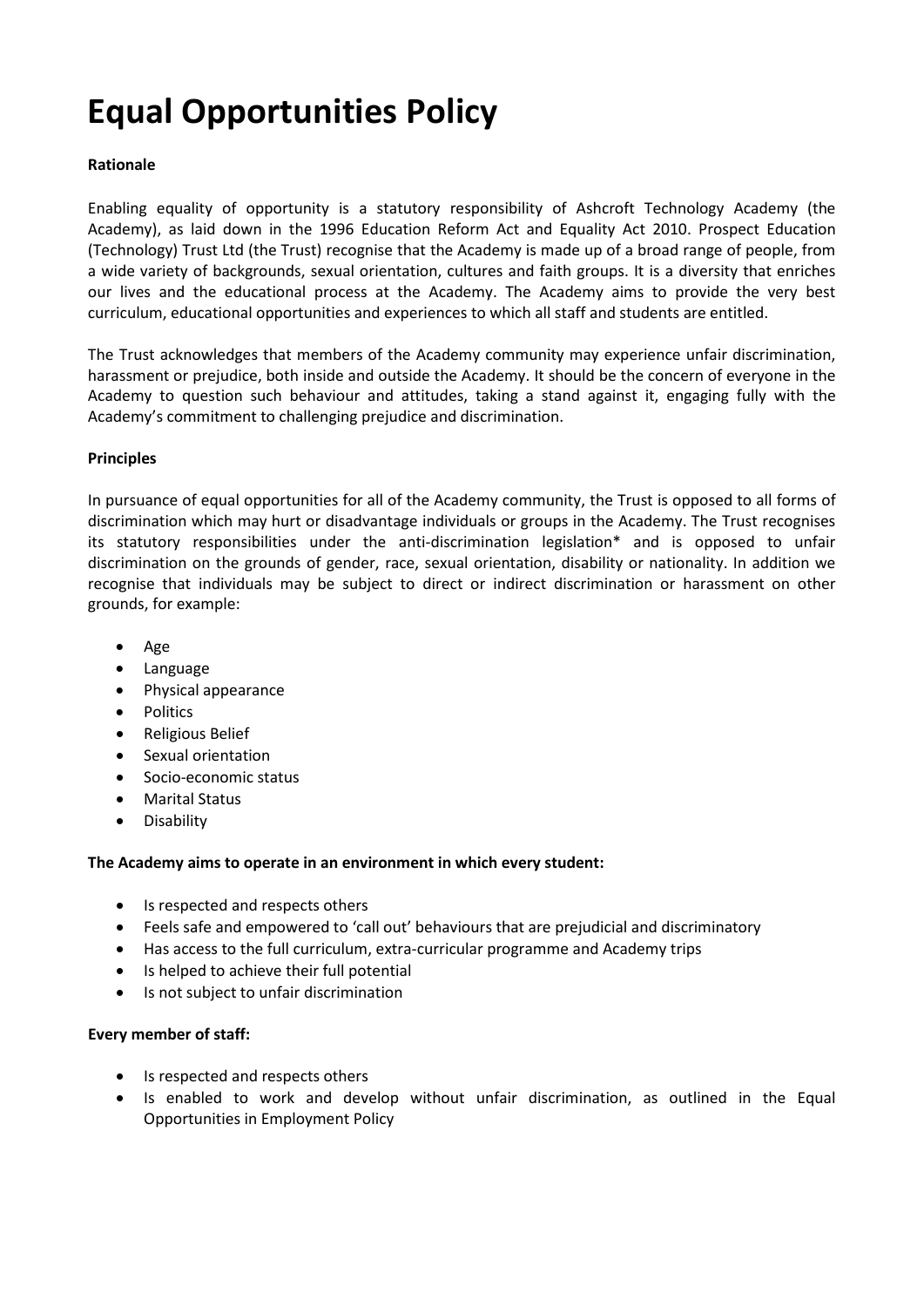# **Every parent, Trustee, Executive Board member and visitor to the Academy:**

- Is respected and respects others
- Is treated with courtesy and is courteous to others
- Is not subject to unfair discrimination

## **Every student has access to:**

- A curriculum which promotes equality, understanding and tolerance. This is taught explicitly in CPSE and reinforced in other curriculum areas such as English, ICT and Drama.
- CPSE lessons which explicitly teach the requirements of various forms of equality legislation
- CPSE lessons which promote the idea that members of society, including students of the Academy, should not merely refrain from acting in a way that is discriminatory but should be involved in challenging instances of prejudice and discrimination and the systems that underpin these in a safe and constructive way.
- E.g. lessons on preventing and challenging:
	- o Sexual harassment
	- o Sexism
	- o Racism
	- o Transphobia
	- o Islamophobia
	- o Homophobia

#### **Each member of the Academy community is required to uphold the following code of conduct which:**

- Encourages respect for the individual
- Encourages individual and collective action to challenge prejudice and the structures which perpetuate it
- Encourages a culture where prejudicial and discriminatory behaviours are 'called out'
- Challenges negative and stereotypical images and in their place promotes positive images
- Declares as unacceptable any language, action or expressed belief that is prejudiced or which encourages prejudice in others
- Challenges institutional or organisational structures which have prejudicial or discriminatory effects

#### **Implementation**

- The Trust, through the Academy's Executive Board gives full support and commitment to the implementation of this Equal Opportunities Policy
- All procedures for the recruitment, appointment and retention of staff will be in accordance with the principles set out in the supplementary Equal Opportunities in Employment Policy
- The in-service training programme and the Professional Development Programme will continually address issues of equality of opportunity
- All members of the Academy community are expected and encouraged to support and demonstrate the policy in practice